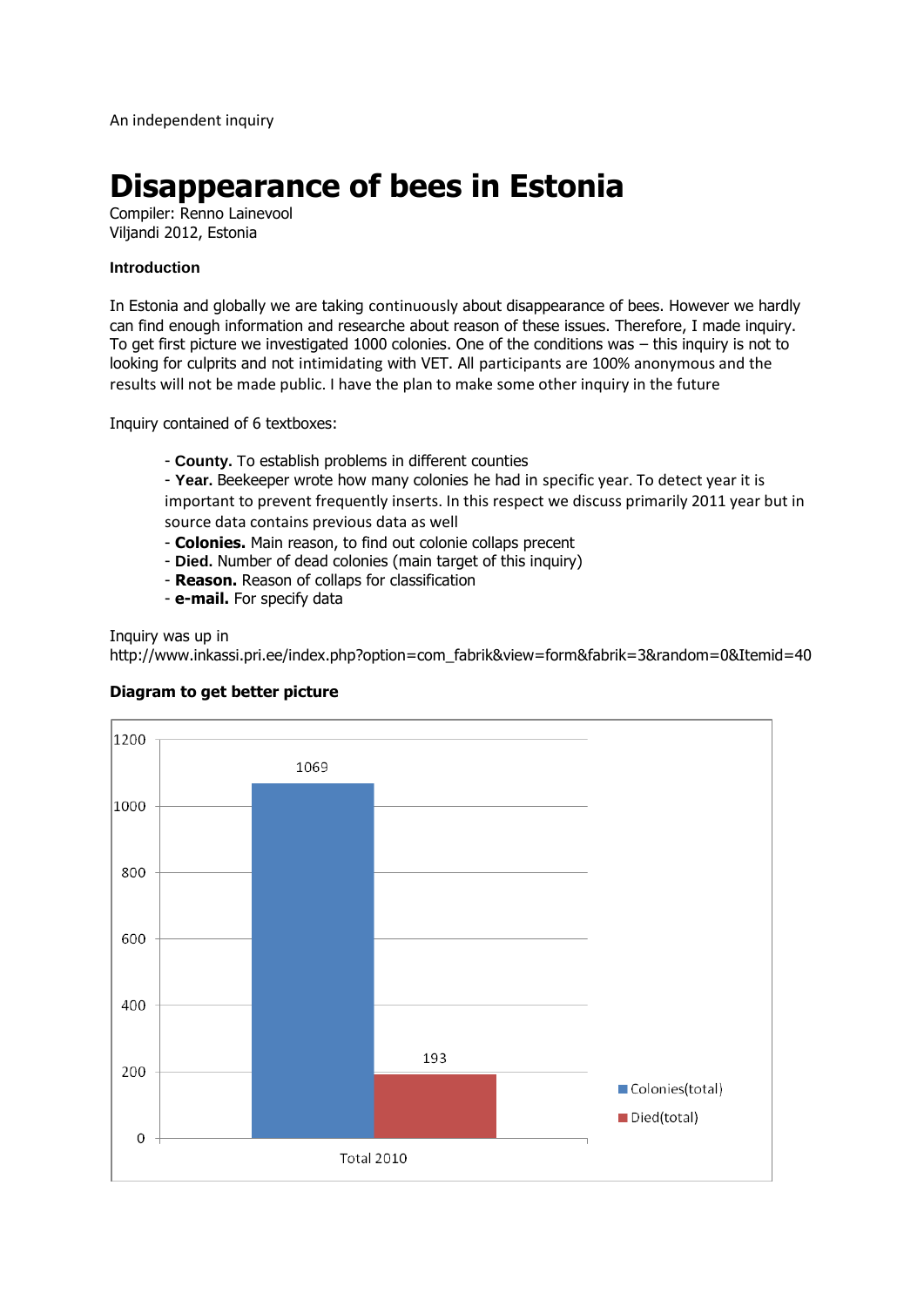

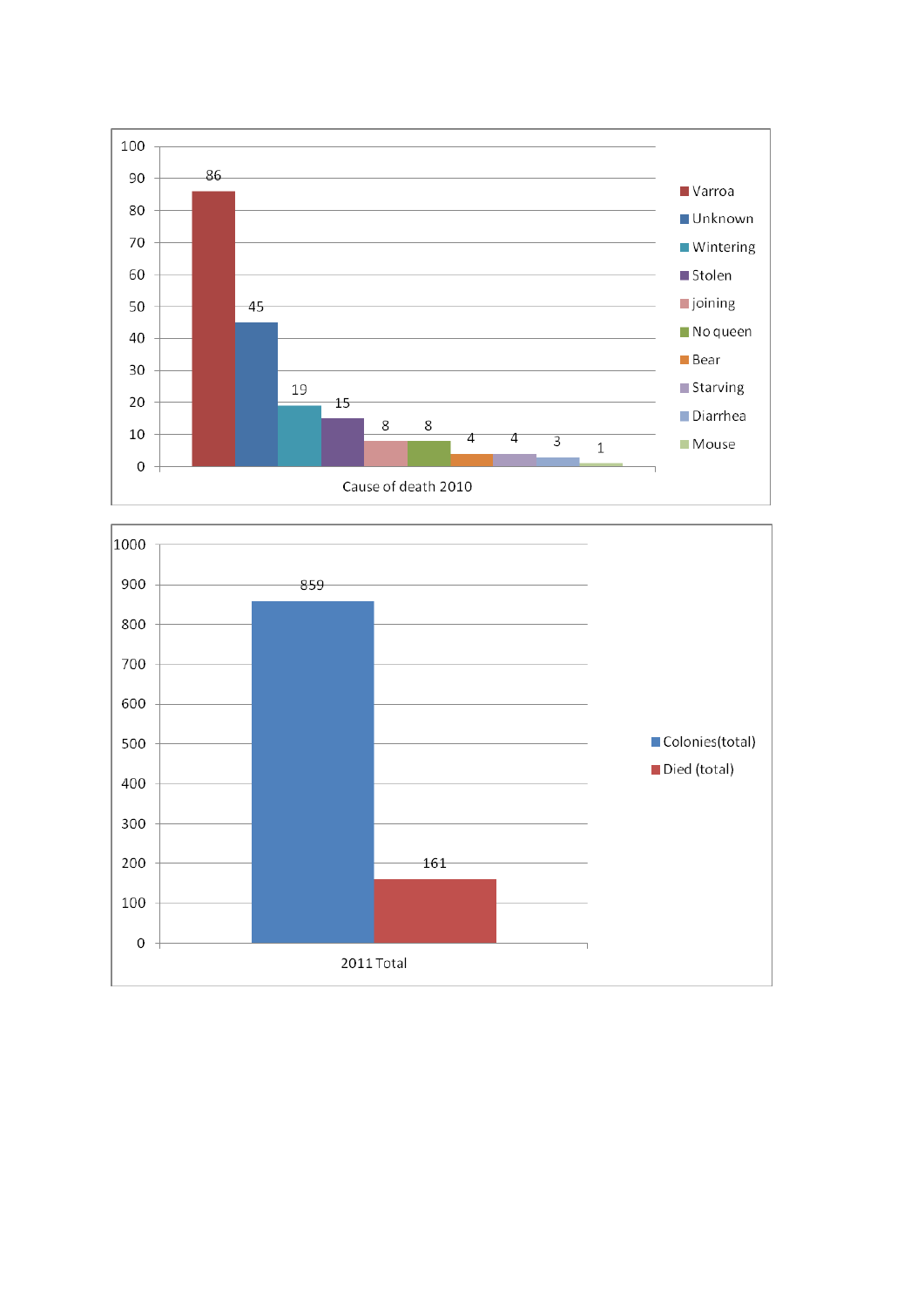

## **Explaining of reasons**

-Varroa. Normally "varroa" had been written into the cause other problems box. (f.e probably varroa damage...)

**- Unknown**. Such reasons where beekeeper could not find the exact cause. Fe. Colonies had got after feeding and varroa treatment. Combs are full of honey, few dead bees on the hive floor

- **- Wintering.** Just died in winter.
- **- Stealing.** Stolen by human
- **- Joining.** Merge weak colonies in spring.
- **- No queen.** Dying on the reason of queen.
- **- Bear.** Bear went to explain hives inside
- **- Starving**. Dying for missing food.
- **- Diarrhea**.
- **- Mouse.**